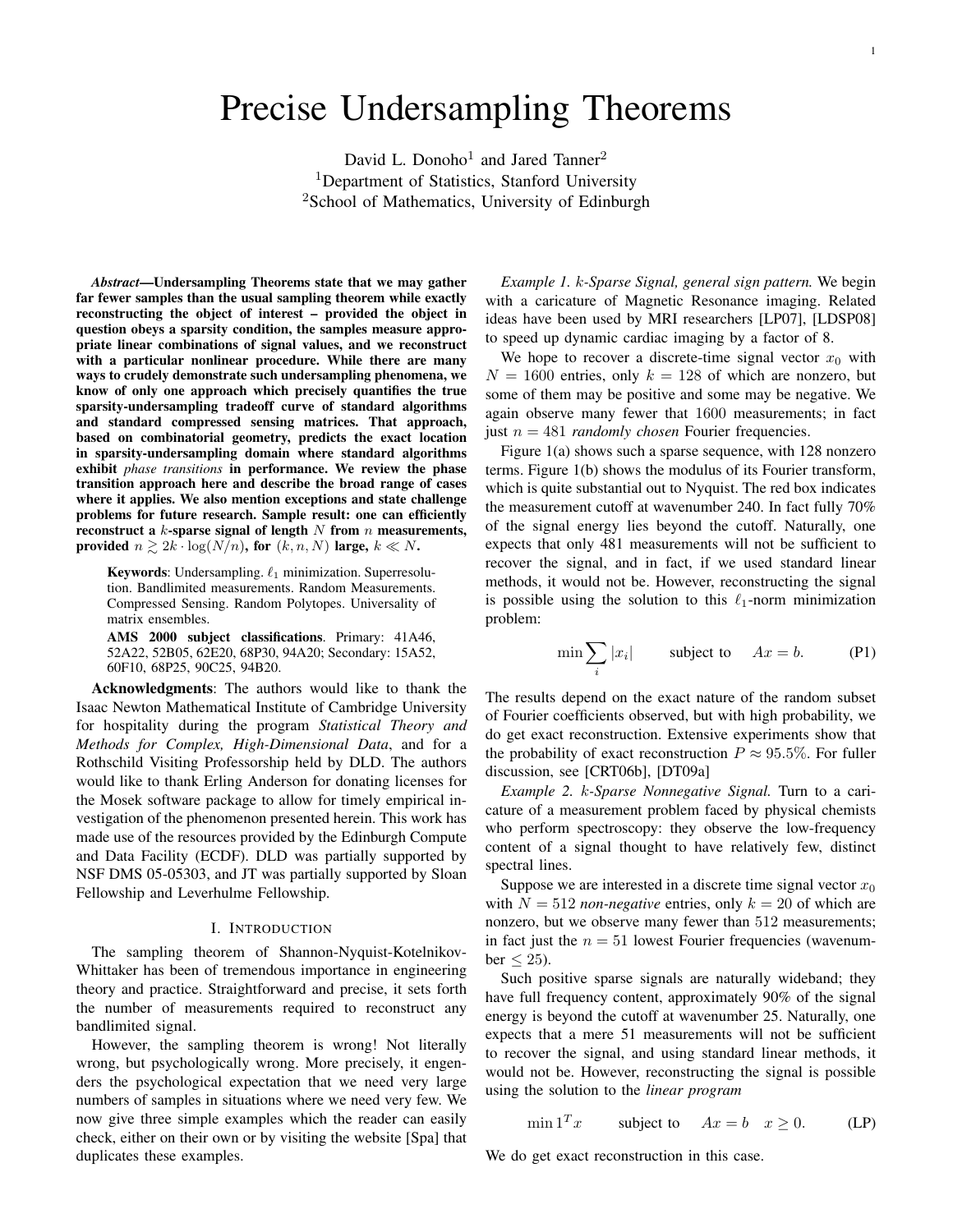

Fig. 1. *Example of Successful Undersampling*. Panel (a): A randomly drawn sequence of length 1600 with 128 nonzero whose locations were drawn uniformly from permutations of  $1, 2, \ldots, 1600$  and whose magnitude was drawn from the standard Gaussian  $\mathcal{N}(0, 1)$ ; Panel (b): The magnitude of the Fourier Transform of the sequence in Panel (a), with the lowest 481 Fourier modes demarked by the red box. A full 70% of the signal energy lies beyond the lowest 481 Fourier modes. Here (P1) perfectly reconstructs the full wideband signal from 481 random Fourier modes. Despite undersampling, (P1) gives exact reconstruction in this case.

Theorem: *for every positive signal having at most* k *nonzeros, (LP) reconstructs exactly from*  $n \geq 2k + 1$  *Fourier measurements.* For fuller discussion, see [DJHS92], [DT05b], [Fuc05]

*Example 3.* k*-Simple Bounded Signal.* Now turn to a caricature of a problem in infrared absorption spectroscopy [Jan97]; we observe low-pass measurements of a signal bounded between 0 and 1.

We wish to recover a discrete time signal vector  $x_0$  with  $N = 512$  entries. By the nature of the measurements, the values of  $x_0$  are proportions taking values in the interval [0, 1]. In addition suppose that the signal has a bang-bang character, spending most of its samples at the extremes: only  $k = 75$  of these values are not equal to either 0 or 1. We now observe somewhat fewer than 512 measurements; in fact just the  $n =$ 301 lowest Fourier frequencies (wavenumber  $\leq$  150).

Naturally, one expects that only 301 measurements will not

be sufficient to recover the signal, and in fact, if we use standard linear methods, it would not be. Reconstructing the signal is possible using the solution to the *feasibility problem*

x s.t. 
$$
Ax = b
$$
 and  $0 \le x_i \le 1$   $i = 1, 2, ..., N$ . (Feas)

Surprisingly, there is typically a unique feasible vector which is precisely  $x_0$ . In fact, among all signals of length 512 which are bounded between  $0$  and  $1$  and have  $k$  entries strictly between 0 and 1, exact reconstruction has a frequency of about 59%. For fuller discussion, see [DT10a]

These three examples illustrate a broader abstract phenomenon: we don't need N linear measurements to reconstruct a vector with N entries – *if those entries obey a sparsity constraint or simplicity constraint*. We can use fewer measurements and get exact reconstruction, provided:

- our measurements are appropriate linear combinations of signal entries (in the above cases, subsets of Fourier coefficients, but others will do)
- the sparsity/simplicity condition is sufficiently strong.
- we use an appropriate nonlinear reconstruction method.

Recently a flood of papers in applied mathematics, information theory, optimization, signal and image processing has explored the implications of this phenomenon, which range from medical imaging to proteomics to radar interference rejection. In some fields – Magnetic Resonance Imaging is an example – undersampling would make it possible to improve patient throughput or even create totally new applications, for example dynamic images of the beating heart or spectroscopic images of the brain [LP07], [LDSP08].

While this is exciting stuff, the reader may feel uneasy. We have abandoned the certainty and simplicity of the usual sampling theory for the vagueness of uncharted territory: undersampling. What can replace the sampling theorem in this setting?

In this paper, we describe a range of recent work [Don06b], [Don04], [DT05b], [DT05a], [DT09a], [DT10a] on what we here call *undersampling theorems*. Such theorems conclude we may reconstruct perfectly while making fewer measurements than the usual sampling theorem, provided we may exploit sparsity or simplicity. While involving relatively sophisticated notions in combinatorial geometry – which we downplay here – such theorems give precise information about the tradeoff of sparsity for undersampling which underlies the three phenomena discussed above.

To give an idea where we are headed, here is a sample result, from Section V. Informally, for  $(k, n, N)$  large,  $k \ll N$ , both (P1) and (LP) exactly reconstruct  $k$ -sparse signals of length  $N$ from *n* measurements provided  $n \geq 2k \cdot \log(N/n)$ ; but for n appreciably smaller, both fail. To properly understand and interpret this result of Section V requires, naturally Sections II through IV.

In Section II we introduce the notion of *phase transition* and show how this offers the correct framework for undersampling theorems in this new setting. In Section III we explain theory which allows precise derivation of phase transitions and hence can be interpreted as providing the required undersampling theorems in the case of large N. *This section may be skipped*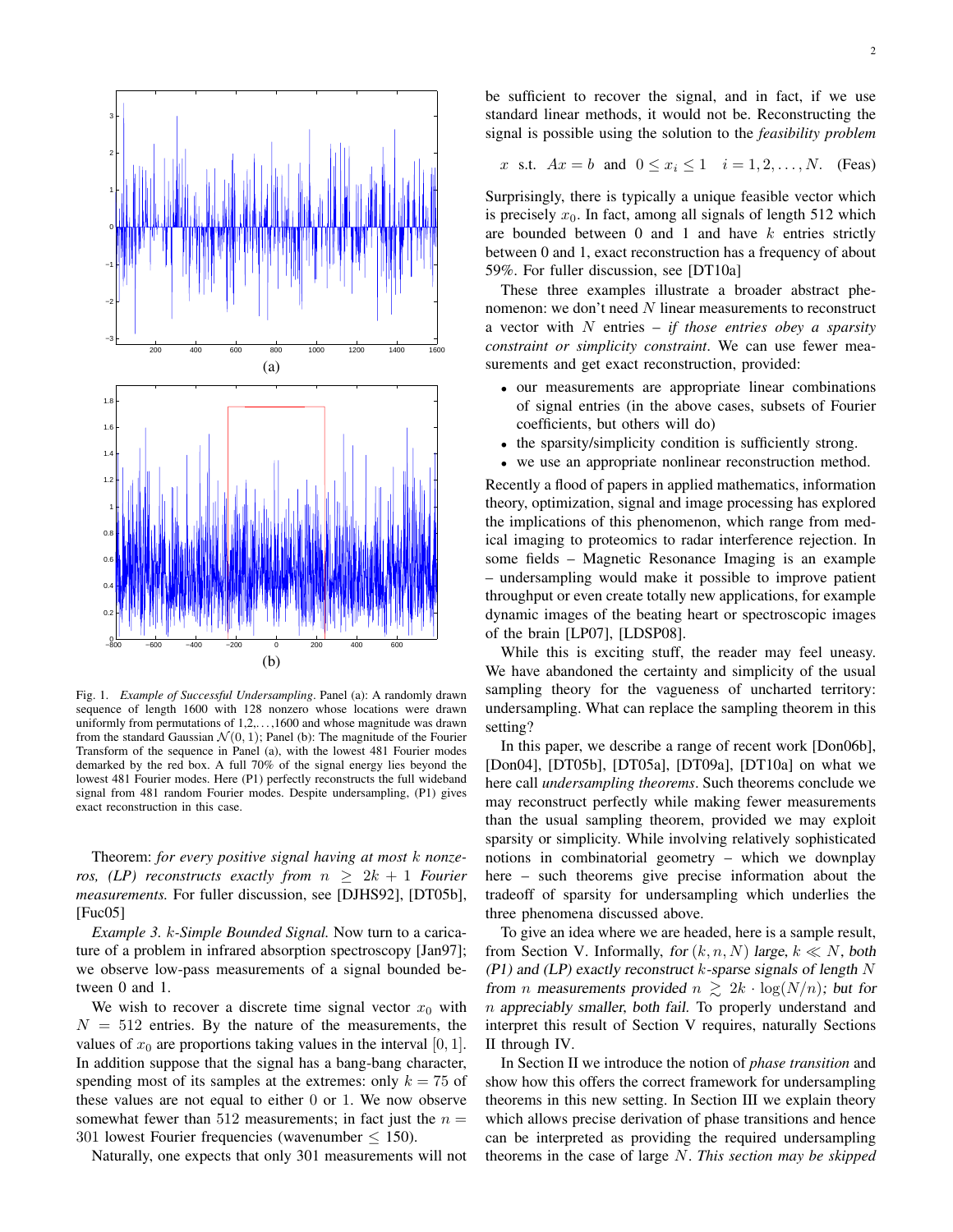*on first reading*. In Sections IV and V we descibe implications of this theory for small  $N$  and for extreme undersampling  $n/N$  very small. Sections VI and VII describe the broad range of types of sensing matrices A where our undersampling theorems apply precisely. Section X mentions popular analysis tools which have yielded loose undersampling theorems. Sections IX and XI briefly mention what is known about undersampling theorems and phase transitions for properties besides exact reconstruction and for algorithms besides the three already mentioned. Section XII finishes the paper with a list of challenges remaining in this area.

We also catalog some exceptions which have been discovered and which can be quite interesting.

# II. PHASE DIAGRAMS AND PHASE TRANSITIONS

We now develop a systematic framework for understanding the undersampling phenomena of the introduction. We conducted extensive computational experiments over the last few years, systematically attempting to find sparse solutions to a large variety of systems  $y = Ax$  which possess sparse solutions. Each such system has the form  $y = Ax_0$  where  $x_0$ is an N-vector with having k nonzeros, and A is an  $n \times N$ matrix. We regard  $y$  as information measured from the object  $x_0$  and A as the *measurement* matrix. A *problem instance* is a pair  $(y, A)$ .

In the basic experimental unit, we present a problem instance – but not the underlying object  $x_0$  – to an algorithm and evaluate whether it can reconstruct  $x_0$  to within a specified accuracy, producing a score of 'success' or 'failure' on that instance.

Consider an experiment generalizing Example 1 of the introduction. We generate the  $n \times N$  matrix A of a problem instance by taking *n* rows at random from the  $N \times N$  Fourier matrix. We generate a random N-vector  $x_0$  by picking k sites at random in  $1, \ldots, N$  and randomly place  $\pm 1$ 's in those sites; all other entries in  $x_0$  are zero. We then present this problem instance to a convex optimization routine for solving the  $\ell_1$  minimization problem  $(P_1)$ , and record a success if the solution agrees with  $x_0$  to relative error  $10^{-6}$ .

The whole experiment considers many such problem instances varying several parameters with replications. We consider  $N = 1600$  and vary *n* systematically through a grid ranging from  $n = 160$  up to  $n = 1440$  in 9 equal steps. At each combination  $N, n$ , we vary k systematically from 1 to *n*. Finally, at each combination  $N, n, k$  we consider  $M = 200$ different problem instances  $x_0$  and A, each one drawn randomly as above. We end up with data  $(N, n, k, M, S)$  where  $S$  is the number of successes in  $M$  trials.

It is very convenient to display results graphically with a standard set of undersampling/sparsity coordinates:  $\delta$  =  $n/N$  and  $\rho = k/n$ .  $\delta$  measures the degree of determinacy/indeterminacy of the system:  $0 < \delta \leq 1$ , with  $\delta = 1$ meaning the matrix A is square and so the system  $y = Ax$  is well-determined, while  $\delta \ll 1$  meaning the matrix A is very wide and the system  $y = Ax$  is very underdetermined. Equivalently  $\delta$  is the *undersampling* factor:  $\delta = 1$  indicates marginal undersampling while  $\delta \ll 1$  means high undersampling.  $\rho$ 



Fig. 2. *Empirical Phase Transitions for Undersampling*. Lower set of curves: level curves of success probabilities  $S/M$  for Experiment 1 at values 0.1 (red), 0.5 (green), and 0.9 (blue);  $\rho(\delta; C)$  overlaid in black is in close agreement with the 0.5 level curve, partially obscuring it. Higher set of curves: level curves of success probabilities  $S/M$  for Experiment 2 at values 0.1 (red), 0.5 (green), and 0.9 (blue);  $\rho(\delta;T)$  overlaid in black is in close agreement with the 0.5 level curve, partially obscuring it.

measures the sparsity and/or density of the object  $x_0$  to be recovered:  $\rho$  close to zero means the vector is very sparse,  $\rho$ close to 1 means it is almost fully dense. We call the domain  $(\delta, \rho) \in [0, 1]^2$  the undersampling/sparsity *phase space*.

Figure 2 portrays results from the experiment just described; three colored curves indicate level sets of  $S/M$ , the fraction of successful reconstructions at  $(n/N, k/n)$ ; success rates of 90%, 50% and 10% are indicated by the lower set of blue, green, and red curves respectively. There are two clear *phases*: one where the fraction of success is essentially one and another where the fraction of success is essentially zero. In between these phases is a narrow *transition zone* where the fraction of success drops from 1 to 0. (The width of the transition region between two level curves decays as  $n^{-1/2}$  as the problem size increases [DT10a].)

The plot is decorated with a curve in black (lower) showing a function  $\rho(\delta; C)$  derived from combinatorial geometry and discussed in the next section. Evidently the black curve agrees closely with the green 50% success curve; it thus separates the diagram into two phases, and accordingly we call the display a *phase diagram*.

In short, the experimental data exhibit the phenomenon of *phase transition*; the phase transition occurs at a theoreticallyderived location  $k \approx n \rho(n/N; C)$ . Now since A is in effect sampling information about  $x_0$  and we definitely succeed in reconstructing  $x_0$  for  $k/n$  below  $\rho(n/N; C)$ , the theoretical curve ρ(δ, C) can be called the *phase transition boundary* for this situation. It gives precise guidance on the number of samples needed to reconstruct  $x_0$  with high probability.

The reader now has an explanation of our title: an undersampling theorem in this arena of trading off indeterminacy for sparsity is quite simply a mathematical derivation of the location of a phase transition.

The phenomenon is far broader than this one experimental result.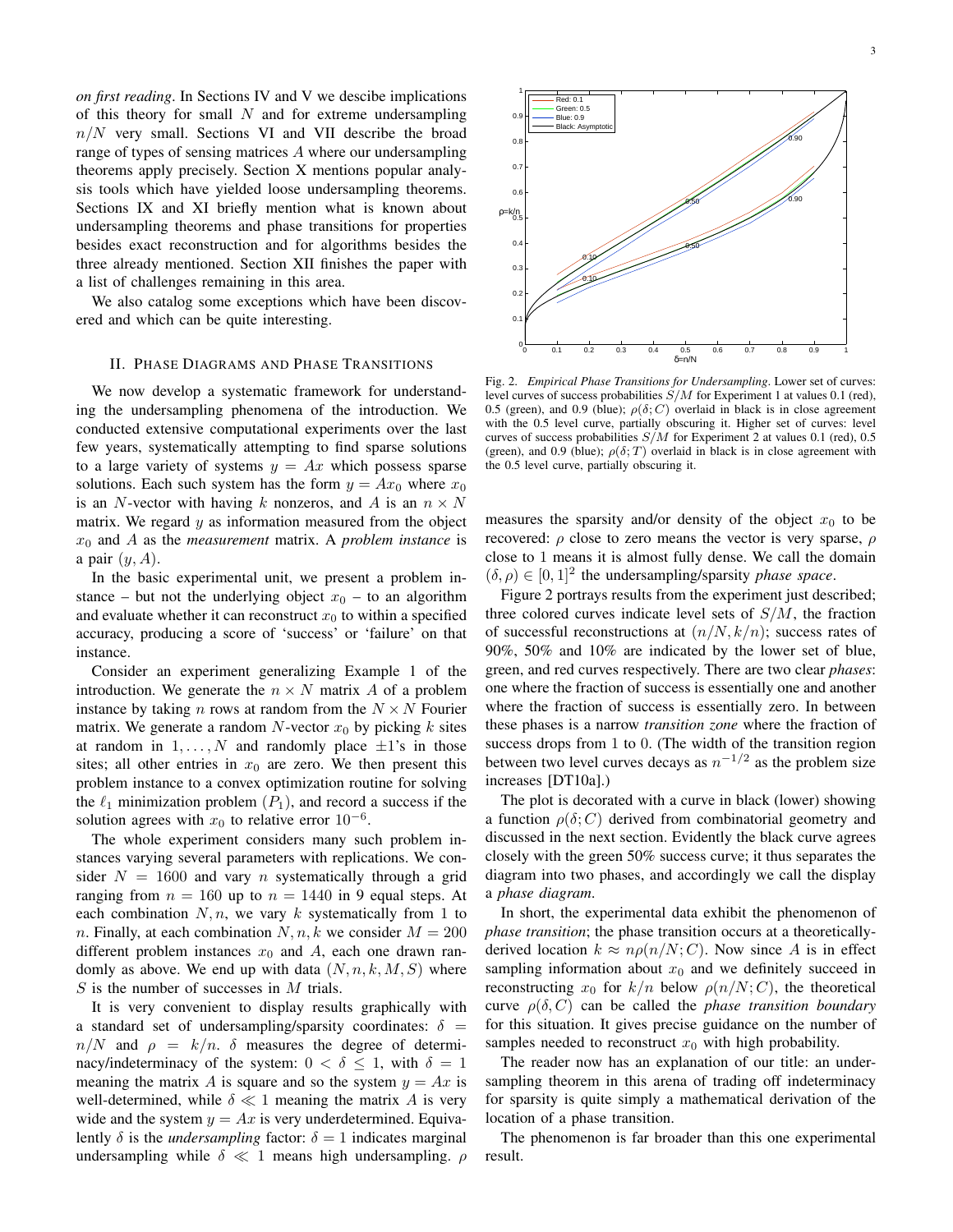More generally, we may consider other suites of problem instances. In such a suite, the matrix  $A$  is drawn from a specific *matrix ensemble*  $\mathcal{E}$ . The introduction considered either deterministic or random submatrices of the  $N \times N$  Fourier matrix, but many other ensembles are possible. In such a suite, the coefficient vector  $x_0$  is drawn from a specific *coefficient ensemble* C. In the introduction, we considered three ensembles:  $k$ -sparse vectors with nonnegative entries, or  $k$ -sparse vectors with nonzeros having both signs, and  $k$ -simple vectors, i.e. vectors bounded between  $0$  and  $1$ , with all but  $k$  entries either 0 or 1. Finally, we can consider various reconstruction algorithms; in the introduction we reconstructions solved (P1) (LP), and (Feas) respectively.

The second argument in the phase transition boundary curves  $\rho(\delta; Q)$  denotes a priori information about the signal model, with  $C, T$ , and  $I$  associated with the models discussed in Experiments 1-3 respectively and the associated reconstruction solvers (LP), (P1) and (Feas) respectively. The choice of this notation will be discussed in Section III.

Figure 2 also presents a variant on Example 2 of the introduction, where we replace a specific partial Fourier matrix by a random matrix. It shows the case where A is a *Bernoulli matrix* with entries independently chosen by tossing a fair coin having signs labelled 0 and 1, the coefficients are either zero or 1 and the coefficient vector has k nonzeros. The reconstruction algorithm is to solve (LP). The upper set of blue, red, and green curves in this figure display the 90%, 50%, and 10% success fraction  $S/M$  as function of undersampling rate  $\delta$  and sparsity  $\rho$ . The upper black curve displays a function  $\rho(\delta;T)$ again derived from combinatorial geometry, also to be defined in the next section. The experimental data again exhibit a phase transition at a theoretically-derived location  $k \approx n \rho(n/N;T)$ – but at a new location, as  $\rho(\delta;T) > \rho(\delta;C)$ . We have a new *undersampling theorem* offering precise guidance on the number of samples needed to reconstruct a *nonnegative* vector.

Example 3 of the introduction could be elaborated in a similar fashion. In such an experiment, A is a Gaussian matrix, with entries independently chosen from the standard Normal distribution  $N(0, 1)$ . The coefficients are bounded between 0 and 1 and with all but  $k$  of them randomly assigned to be either  $0$  or  $1$ , the other  $k$  are chosen from a uniform distribution. We call such vectors k*-simple*. The reconstruction solves (Feas). We could at this point display experimental results showing the expected success fraction  $S/M$  as function of undersampling rate  $\delta$  and sparsity  $\rho$ ; but as the expectation of  $S/M$  can be explicitly calculated we skip the computational experiment entirely. Again there are two phases, separated by the curve  $\rho(\delta; I) := \max(0, 2 - \delta^{-1})$  also derived from combinatorial geometry; see the blue curve in Figure 3. We again have a phase transition at a theoretically-derived location  $k \approx n \rho(n/N; I)$  – but at a new location. We have a new *undersampling theorem* offering precise guidance on the number of samples needed to reconstruct a k-simple, *bounded* vector.

We speak of undersampling *theorems*, but theorems usually come with formal hypotheses and conclusions. We decided to give the reader a specific experimental setup before going into theoretical issues, as we will below. Also, the reader may suspect we are engaging in bait-and-switch tactics – starting out in the introduction with partial Fourier matrices – having a well-defined meaning to engineers – but now substituting various random matrices. Actually the phenomena we discuss are quite general and would be the same for many classes of matrices – exceptions will be explicitly noted.

## III. COMBINATORIAL GEOMETRY

We now discuss the mathematical underpinnings of the undersampling theorems  $\rho(\delta; Q)$  for  $Q = T, C, I$ ; including the black curves of Figure 2. While this material is what gives rigor to the notion of undersampling *theorem*, it is far more abstract than everything else in this article. We have written the paper in such a way that this section may be skipped on first reading.

#### *A. Polytope Terminology*

Let P be a convex polytope in  $\mathbb{R}^{N}$ , i.e. the convex hull of points  $p_1, \ldots, p_m$ . Let A be an  $n \times N$  matrix. The image  $Q = AP$  lives in  $\mathbb{R}^n$ ; it is a convex set, in fact a polytope; the convex hull of points  $Ap_1, \ldots, Ap_m$ . Q is the result of 'projecting' P from  $\mathbb{R}^N$  down to  $\mathbb{R}^n$  and will be called the *projected polytope*.

The polytopes  $P$  and  $Q$  have vertices, edges, 2-dimensional faces, ... . Let  $f_k(P)$  and  $f_k(Q)$  denote the the number of such k-dimensional faces, thus  $f_0(P)$  is the number of vertices of P and  $f_N(P)$  the number of facets, while  $f_0(Q)$  the number of vertices and  $f_n(Q)$  the number of facets. Projection can only reduce the number of faces, so

$$
f_k(Q) = f_k(AP) \le f_k(P), \qquad k \ge 0.
$$

Three very special families of polytopes  $P$  are available in every dimension  $N > 2$ , the so-called regular polytopes:

• The *simplex* (an  $(N - 1)$ -dimensional analog of the equilateral triangle)

$$
T^{N-1} := \left\{ x \in \mathbf{R}^{\mathbf{N}} \big| \quad \sum_{i=1}^{\mathbf{n}} \mathbf{x}_i = 1, \quad \mathbf{x}_i \ge \mathbf{0} \right\}, \quad (III.1)
$$

• The hypercube (an  $N$ -dimensional analog of the cube)

$$
I^N := \left\{ x \in \mathbf{R}^\mathbf{N} \middle| \quad 0 \le \mathbf{x_i} \le 1 \right\},\tag{III.2}
$$

and the

• *cross-polytope* (an N-dimensional analog of the octahedron)

$$
C^{N} := \left\{ x \in \mathbf{R}^{\mathbf{N}} \big| \quad \sum_{i=1}^{\mathbf{n}} |\mathbf{x}_{i}| \leq 1, \right\}.
$$
 (III.3)

#### *B. Connection to Underdetermined Systems of Equations*

The regular polytopes are simple and beautiful objects, but are not commonly thought to be *useful* objects. However, their face counts reveal solution properties of underdetermined systems of equations. Such underdetermined systems arise frequently in modern applications and the existence of *unique* solutions to such systems is responsible for the three surprises given in the introduction. Consider first the case of the simplex.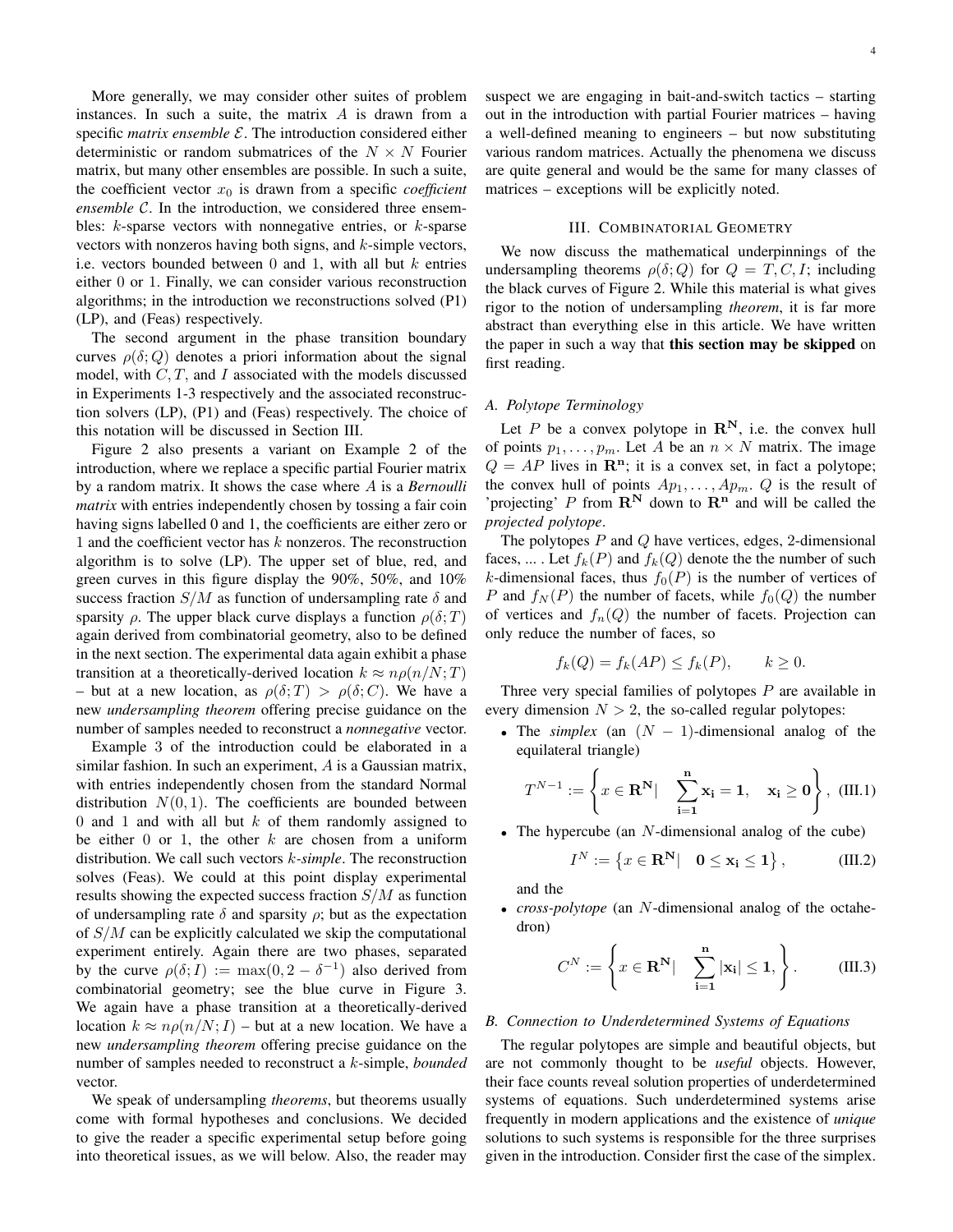Consider the underdetermined system of equations  $y_0$  = Ax, where A is  $n \times N$ ,  $n \leq N$ . Of course, ordinarily, the system has an infinite number of solutions as does the problem  $(LP)$ .

*Lemma 3.1:* Suppose the columns of A are in general position in  $R^N$  and that the left hand side  $y_0$  of the system has a sparse solution  $y_0 = Ax_0$  where  $x_0 \ge 0$  has k nonzeros. Among all systems  $(y_0, A)$  of this form, the fraction of systems where (LP) has the associated  $x_0$  as its unique solution is

$$
fraction \{ \text{Reconstruction using (LP)} \} = \frac{f_k(AT^{N-1})}{f_k(T^{N-1})}.
$$

In short, the ratio of face counts between the projected simplex and the unprojected simplex gives the probability that (LP) reconstructs the  $x_0$  associated with  $(y_0, A)$  given that  $Ax = y_0$  admits a nonnegative k-sparse solution.

Consider next the case of the cross-polytope. Consider the optimization problem (P1) applied to the problem instance  $(y_0, A)$  generated by an underdetermined system of equations  $y_0 = Ax_0$ , where A is  $n \times N$ ,  $n \times N$ . Of course, ordinarily, both the linear system and the problem (P1) have an infinite number of solutions.

*Lemma 3.2:* Suppose the columns of A are in general position in  $R^N$  and that the left hand side  $y_0$  of the system has a sparse solution  $y_0 = Ax_0$  where  $x_0$  has k nonzeros. Among all systems  $(y_0, A)$  of this form, the fraction where (P1) has the associated  $x_0$  as its unique solution is

$$
fraction\{\text{Reconstruction using (P1)}\} = \frac{f_k(AC^N)}{f_k(C^N)}.
$$

In short, the ratio of face counts between the projected crosspolytope and the unprojected cross-polytope gives the probability that (P1) reconstructs the  $x_0$  associated with  $(y_0, A)$ given that  $Ax = y_0$  admits a k-sparse solution.

Consider now the case of the hypercube. Consider the feasibility problem (Feas), on a problem instance  $(y_0, A)$  with an underdetermined system of equations  $y_0 = Ax$ , where A is  $n \times N$ ,  $n \times N$ . Again, ordinarily the linear system and the problem (Feas) have an infinite number of solutions.

*Lemma 3.3:* The columns of A are in general position in  $R^N$  and the left hand side  $y_0$  of the system has a *simple* solution  $y_0 = Ax_0$  where  $x_0$  has at most k values which are strictly between the bounds  $[0, 1]$ . Among all instances  $(y_0, A)$  of this kind, the fraction of systems where (Feas) has the associated  $x_0$  as its unique solution is

$$
fraction{Unique Solution to (Feas)} = \frac{f_k(AI^N)}{f_k(I^N)}.
$$

In short, the ratio of face counts between the projected hypercube and the unprojected hypercube gives the probability that (Feas) has an unique solution given that it has at least a k-simple solution.

In short, it is essential to know whether or not

$$
\frac{f_k(AQ)}{f_k(Q)} \approx 1
$$

for Q in the three families of regular polytopes.



Fig. 3. *Three Asymptotic Phase Transitions.*  $\rho(\delta; Q)$  for  $Q = T$  (green),  $Q = C$  (red), and  $Q = I$  (blue).

#### *C. Asymptotics of Face Counts with Gaussian Matrices* A

How does one actually find the face counts mentioned in the above three lemmas? Consider the case where the  $n$ by  $N$  matrix  $A$  has iid Gaussian random entries, and  $N$ and n are both large. Then the mapping  $Q \mapsto AQ$  is a random projection. In this case, rather amazingly, tools from polytope theory and probability theory can be combined to study the expected face counts in high dimensions. The results demonstrate rigorously the existence of sharp thresholds in face count ratios.

*Theorem 1:* [DT05a], [Don06b], [DT09a], [DT10a] Let the  $n \times N$  random matrix A have iid  $N(0, 1)$  Gaussian elements. Consider sequences of triples  $(N, n, k)$  where  $n = \delta N$ ,  $k = \rho n$ , and  $N \rightarrow \infty$ . There are functions  $\rho(\delta; Q)$  for  $Q \in \{T, C, I\}$  demarcating phase transitions in face counts:

$$
\lim_{N \to \infty} \frac{f_k(AQ)}{f_k(Q)} = \begin{cases} 1 & \rho > \rho(\delta, Q) \\ 0 & \rho < \rho(\delta, Q). \end{cases}
$$

Figure 3 displays the three curves referred to in this theorem. One can see that the simplex has the 'highest' transition, and the hypercube the 'lowest'.

To the authors, even after some time, it still seems surprising that a sharp phase transition can be observed experimentally and that anything at all can be proven. In fact many phase transition phenomena are observed in statistical physics, but rigorous results are very rare. Our approach relies on fundamental contributions made by Affentranger and Schneider [AS92] and by Vershik and Sporyshev [VS92] in combinatorial geometry which, to say the least, seem quite remote from the sampling theorem!

## IV. FINITE-N UNDERSAMPLING THEOREMS

The phase transitions  $\rho(\delta, Q)$  discussed in Section II, and made precise by Theorem 1, describe the situation  $N \to \infty$ . There are also finite-N results. The most explicit are for (Feas); [DT10a] gives an exact formula for the expected fraction of successes as a function of undersampling, sparsity, and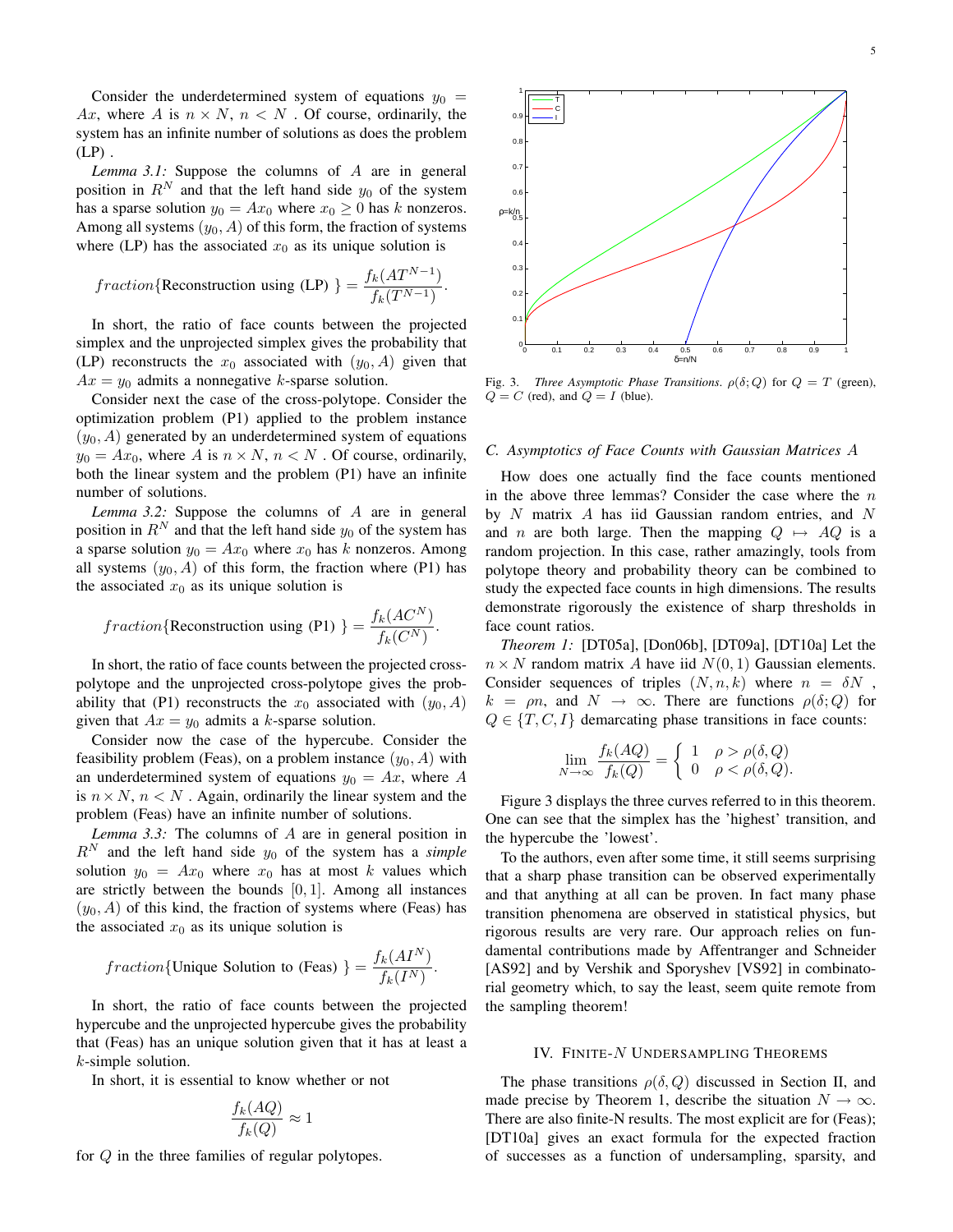

Fig. 4. *Undersampling Guarantees, Finite-*N. Panel (a): Curves below which (LP) is guaranteed to successfully recover at least 99% of problem instances provided  $N > 400$  (blue),  $N > 1600$  (green), or  $N > 6400$  (red); Panel (b): Curves below which (P1) is guaranteed to successfully recover at least 99% of problem instances provided  $N \ge 400$  (blue),  $N \ge 1600$  (green), or  $N > 6400$  (red). As N increases the finite-N bounds approach the black curves  $\rho(\delta, Q)$  for  $Q = T$  in Panel (a) and  $Q = C$  in Panel (b).

problem size,

$$
\frac{\mathcal{E} f_k( A I^N )}{f_k(I^N )} = 2^{-N+k+1} \sum_{\ell = 0}^{n-k-1} \binom{N-k-1}{\ell}.
$$

For (LP) and (P1) [DT10b] gives bounds on expected success fractions for A from the Gaussian ensemble. These bounds generate a family of curves, indexed by  $N$ , bounding a region where the expected success fraction exceeds  $1-\epsilon$ . Such curves are displayed in Figure 4 for  $\epsilon = 1/100$ ,  $N_0 = 400$ (blue),  $N_0 = 1600$  (green), and  $N_0 = 6400$  (red).

Here is a simple formula providing useful bounds:

*Theorem 2:* [DT10b] Let the  $n \times N$  random matrix A have iid  $N(0, 1)$  Gaussian elements. Consider sequences of triples  $(N, n, k)$  where  $n = \delta N$ ,  $k = \rho n$ , and  $N \ge N_0$ . (LP) and (P1) will successfully recover at least  $1 - \epsilon$  fraction of the problem instances provided

$$
n > k/\rho(\delta, Q) \cdot (1 - R(\epsilon, n, N))^{-1},
$$

where  $R(\epsilon, n, N) := 2[n^{-1} \log(4(N+2)^6/\epsilon)]^{1/2}$ .

Evidently, this bound is asymptotically *precise*: it approaches the phase transition with increasing N.

# V. ASYMPTOTICS AS  $\delta \to 0$

The blue curve  $\rho(\delta; I)$  in Figure 3 vanishes below  $\delta = 1/2$ . Informally, we cannot undersample by more than a factor two in this situation, no matter how simple we know the object to be! This will be satisfying to readers with a pessimistic nature.

Much more surprising is the fact that the red and green curves in Figure 3 stay positive whenever  $\delta > 0$ : there is no hard limit on undersampling. For any given degree of undersampling, there is a precise sparsity level at which such undersampling leads to valid reconstructions. Readers with an optimistic nature may be inspired to attempt ambitious undersampling applications. Thus, stimulated by the notion of compressed sensing, we have heard scientists working in MRI announce successful use of undersampling by a factor 8, but optimistically announce efforts to undersample by much larger factors. The benefits for advanced medical research and someday to patients and doctors would be considerable.

What do the red and green curves in Figure 3 say about the possibility of undersampling at very high factors? Careful mathematical analysis gives the following.

*Theorem 3:* [DT09a]

$$
\rho(\delta; C) \sim [2\log(1/\delta)]^{-1}, \quad \delta \to 0.
$$
  

$$
\rho(\delta; T) \sim [2\log(1/\delta)]^{-1}, \quad \delta \to 0.
$$

Informally, we can reconstruct a  $k$ -sparse object from  $n$ samples provided

$$
k \lesssim n/(2\log(N/n)).
$$

More precise formulas, effective in finite samples, are available in [DT10b].

One remarkable aspect of this theorem: the value of positivity constraints, so evident at moderate undersampling factor  $\delta$  in Figures 2 and 3, evaporates at extreme undersampling.

## VI. UNIVERSALITY ACROSS MATRIX ENSEMBLES

The theory discussed so far assumes that the matrix A has Gaussian iid entries. However, Section II showed that the theory correctly located phase transitions for *non*Gaussian ensembles. There is existing theory proving rigorously that some nonGaussian matrix ensembles offer phase transitions at the same place as Gaussian ones. In other cases, there is massive empirical evidence that they do. In this subsection we mention some theory.

First, we note that, for any nonsingular  $n \times n$  matrix B, the problem instances  $(y, A)$  and  $(By, BA)$  both lead to success or failure identically the same. In particular, if we suppose that A has linearly independent rows (happens with probability 1 at the Gaussian ensemble) then setting  $B = (AA')^{-1/2}$  the matrix  $A' = BA$  yields a random orthoprojector  $\mathbf{R}^N \mapsto \mathbf{R}^n$ . In fact  $A'$  is uniformly distributed on the space  $G(N, n)$  of orthoprojectors. We see what was already implicit in Section III: all results for random orthoprojectors are identical to those for Gaussian iid matrices.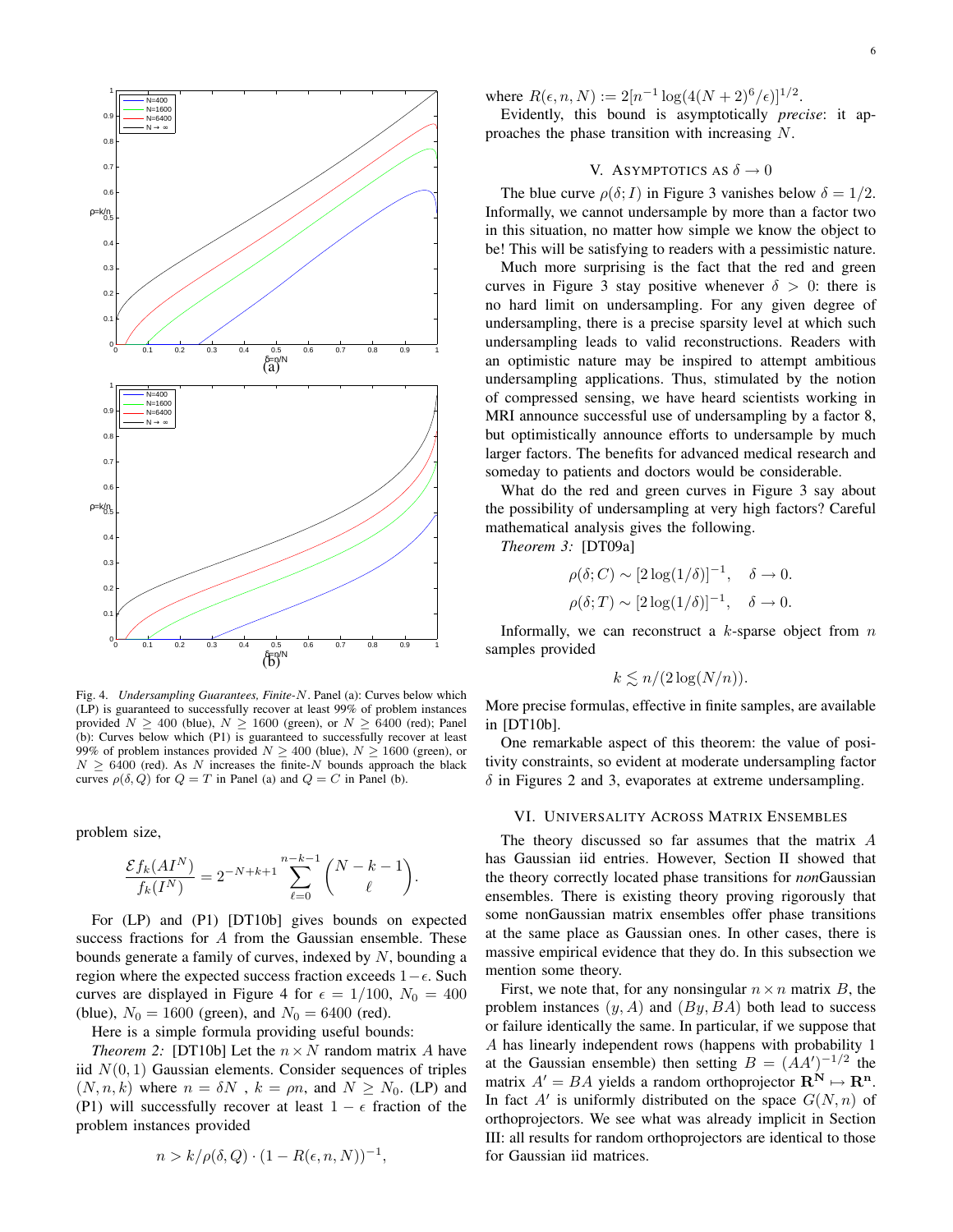Second, we note that the blue curve  $\rho(\delta, I)$  is quite generally applicable. Suppose we consider problem (Feas) where  $x_0$  is chosen randomly from the ensemble with  $k$  entries chosen at random having arbitrary values strictly interior to  $(0, 1)$  and the other  $N-k$  entries equal to 0 or 1, with the choice between these being made independently and equally likely. Then the probability that  $x_0$  will be unique solution to (Feas) is exactly the same for every matrix A with nullspace  $ker(A)$  in general position with respect to the coordinate axes. In a clear sense, for problem (Feas), almost every fixed matrix behaves like a Gaussian random matrix.

These two results are the main theoretical information known at this time; however, as Section II showed, the phenomenon is much broader.

# VII. EMPIRICAL RESULTS FOR NONGAUSSIAN ENSEMBLES

Over the last few years we ran thousands of computer experiments in which we set up specific underdetermined systems of equations of various kinds, ran standard optimization tools to select specific solutions, and checked whether the solution was unique and/or sparse. The bulk of this effort has found results in line with the narrative in this paper so far. In most cases, calculations derived from Gaussian polytope theory accurately match the actual outcomes of our experiments, even though the matrices involved are not Gaussian

To illustrate this point, we quote results from [DT09b] concerning several random matrix ensembles:

- Gaussian iid. A has standard normal entries.
- Partial Fourier. A is a random  $n$  by  $N$  matrix formed by selecting  $n$  rows at random from the  $N$  by  $N$  Fourier matrix.
- Partial Hadamard. A is a random  $n$  by  $N$  matrix formed by selecting  $n$  rows at random from the  $N$  by  $N$ Hadamard matrix.
- Rademacher. A is a random  $n$  by  $N$  matrix with matrix entries  $\pm 1$  equiprobable.
- Bernoulli. A is a random  $n$  by  $N$  matrix with matrix entries 0 and 1 equiprobable.
- Random Sparse Expander Graphs. A is a random  $n$  by  $N$ matrix with nonduplicative columns having  $|p \cdot n|$  entries equal to one and all other entries equal to zero.
- Random Ternary. A is a random  $n$  by  $N$  matrix with matrix entries  $\{0, \pm 1\}$  and both nonzeros equiprobable; the chance of a nonzero being  $p$ .

We either generated nonnegative sparse vectors, and solved (LP) or general sparse vectors, with both positive and negative entries, and solved (P1); and we studied a wide range of undersampling factors  $\delta = n/N$ , and sparsity levels  $\rho = k/n$ . Figure 5 presents results from [DT09b] , showing the level curves for 50% frequency of exact reconstruction, for each of the 7 ensembles above. The appropriate theoretical curves  $\rho(\delta; Q)$  are overlaid. The Uppermost seven curves present the data for the nonnegative case,  $Q = T$ , solve (LP); and the seven lower curves present the data for  $Q = C$ , with (P1) solved. At problem size  $N = 1600$  and we varied n systematically through a grid ranging from  $n = 160$  up to



Fig. 5. *Empirical Universality:*  $N = 1600$ . 7 Upper curves: level curves for 50% success rate of (LP) reconstruction under 7 random matrix ensembles. Asymptotic phase transition  $\rho(\delta;T)$  is overlaid in black. 7 Lower curves: level curves for 50% success rate of (P1) under 7 random matrix ensembles. Asymptotic phase transition  $\rho(\delta; C)$  overlaid in black. The 50% success rate level curves are largely obscured by the asymptotic limit  $\rho(\delta; Q)$  proven for the Gaussian ensemble, not deviating by more than  $2 \times 10^{-2}$  for this value of  $N$ , and agreeing even more accurately for larger values of  $N$  [DT09b].

 $n = 1440$  in 9 equal steps. At each combination N, n, we varied  $k$  systematically from 1 to  $n$ . For each  $k$ , the location of the nonzeros in  $x_0$  are drawn uniformly at random from the permutations of  $1, 2, \ldots, N$ . Finally, at each combination  $N, n, k$  we considered  $M = 200$  different problem instances  $x_0$  and A, each one drawn randomly as above. We end up with data  $(N, n, k, M, S)$  where S is the number of successes in M trials. Further details are given in [DT09b].

We see very good agreement between the empirical results for each of the matrix ensembles, and the asymptotic theory. This is not surprising for Gaussian  $A$ : it simply demonstrates that the large- $N$  theory works accurately already for moderate N. For the nonGaussian ensembles (besides uniformly distributed random orthoprojectors) the fact that phase diagram behavior matches the Gaussian case goes far beyond current theory. [ALTJ09] proves that, for a range of random matrix ensembles with independent identically distributed entries, there is a region in the phase diagram where the expected success fraction tends to one. It has not yet been proven that this region matches the region for the Gaussian.

#### VIII. KNOWN EXCEPTION

While some large family of matrix ensembles follows the same phase transitions as the Gaussian ensemble, there *is* one phase transition proven to be better than the Gaussian ensemble. It was mentioned already in Example 2 of the Introduction. One observes merely the  $n = 2k + 1$  lowest frequencies of a *nonnegative* sequence solving (LP) yields exact reconstruction. This corresponds to exact reconstruction below  $\rho = 0.5$  at *every*  $\delta > 0$ . At extremely high undersampling, i.e. small  $\delta$ , this is dramatically larger than all other transitions which have been observed – compare with the blue curve  $\rho(\delta;T)$  for the Gaussian case; as we have seen,  $\rho(\delta, T) \sim (2 \log(1/\delta))^{-1}$ which is much smaller than  $1/2$  at small  $\delta$ .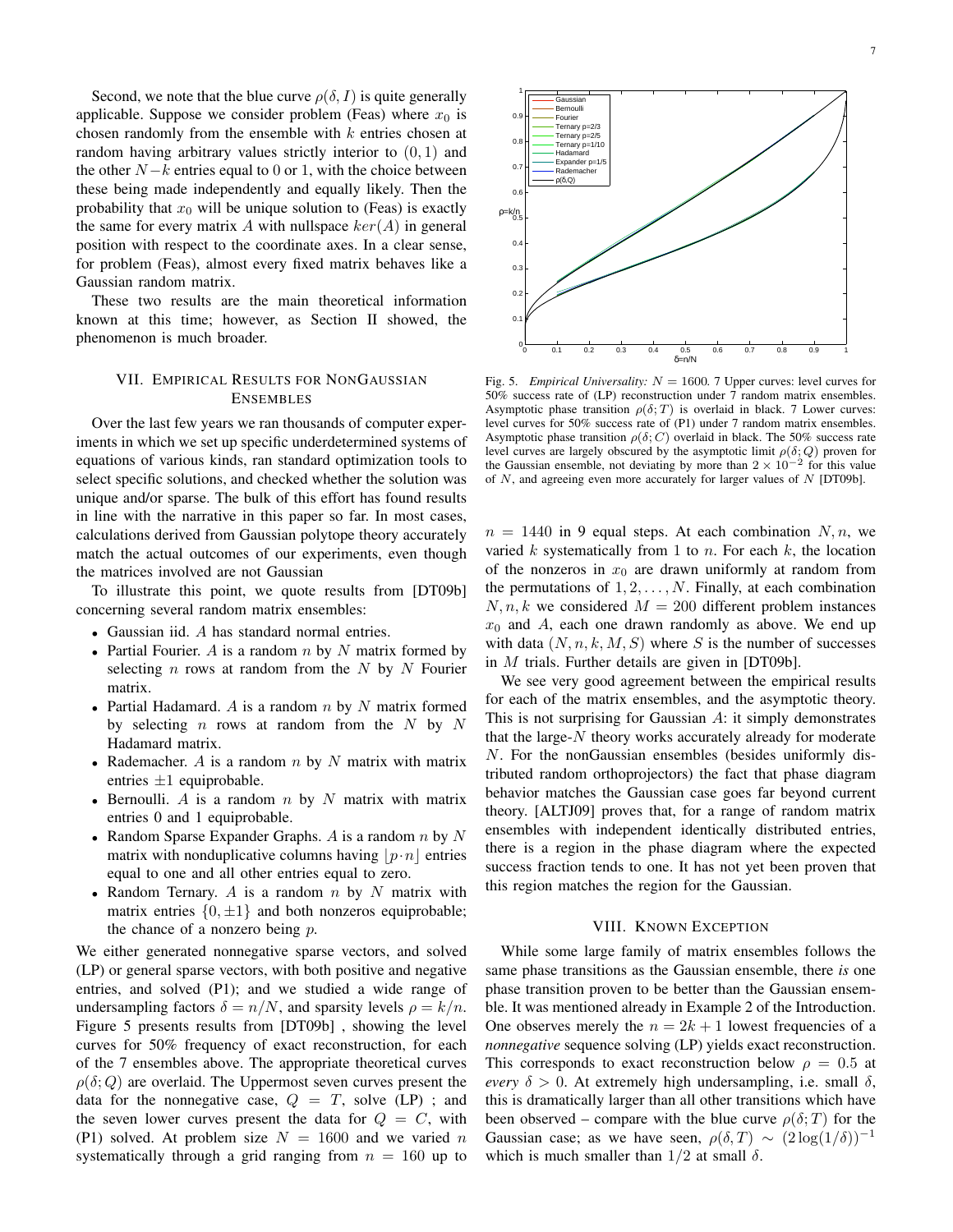This amazing behavior is quite special, limited to the case were the coefficients of the object  $x_0$  are known to be nonnegative and arises from the theory of neighborly polytopes see eg. [DT05a] and citations there. For the case where  $x_0$ has both positive and negative signs, Barvinok and Novik [BN08] proposed that a related A matrix would have good properties, however, in our own extensive empirical tests, it closely matches the Gaussian.

# IX. PHASE TRANSITIONS FOR OTHER PROPERTIES

We discussed so far only one question: does exact reconstruction occur for typical individual problem instances? At base we are considering the triples  $(k, n, N)$  where face counts obey

$$
\frac{f_k(AQ)}{f_k(Q)} = 1 + o(1),
$$

as  $(k, n, N)$  grow large. Here  $Q$  is one of the polytopes underlying our chosen algorithm.

In fact, we can ask other questions and observe other phase transitions. This exact reconstruction may hold, with a given A for all problem instances of a given sparsity. Such a matrix A can be used repeatedly as a sensing matrix and will permit exact reconstruction every time the problem instance has a k-sparse solution. This has a combinatorial geometry interpretation: the matrix  $A$  yields face counts obeying

$$
f_k(AQ) = f_k(Q);
$$

the face counts are not just close, but actually equal. This condition is equivalent to the null-space condition,  $\forall z$  such that  $Az = 0$ , and  $\forall x$  on any k-face of  $Q$ ,  $\{x + z\} \cap Q = x$ .

This more stringent condition has also been studied in [Don06b], [DT05a], [DT09a], [DT10a], and undersampling theorems exist for this case as well. We call the phase transitions for this property the *strong transition*, in distinction to the earlier ones which we also call the *weak transition*. Modifying notation to accommodate the new notion, these transitions occur at curves  $\rho(\delta; C, strong)$  and  $\rho(\delta; T, strong)$ which are 'below' their weak counterparts:

$$
\rho(\delta; Q, strong) < \rho(\delta; Q, weak).
$$

Moreover, there is no strong transition for  $Q = I^N$  and there is no strong undersampling theorem:

$$
\rho(\delta; I, strong) = 0, \qquad \forall \delta \in (0, 1).
$$

We may consider approximate sparsity; say that a vector  $x$ is  $(k, \epsilon)$ -sparse if there is a subset J of cardinality k such that

$$
\sum_{J^c} |x(j)| < \epsilon \sum_J |x(j)|.
$$

Ordinary sparsity is the case where  $\epsilon = 0$ . Xu and Hassibi [XH08] have announced asymptotically precise undersampling theorems assuming  $(k, \epsilon)$ -sparsity. They show in a region of the phase diagram,  $(P1)$  approximately recovers a k-sparse approximation to an approximately sparse vector, with specified approximation error in  $\ell_1$  norm proportional to  $\epsilon$ . Their region is bounded by a curve  $\rho_{\epsilon}(\delta; C)$  depending on  $\epsilon > 0$ . They show that  $\rho_{\epsilon}(\delta; C) \to \rho(\delta; C)$  as  $\epsilon \to 0$ , with  $\rho(\delta; C)$  as in Section III. Xu and Hassibi's result shows that undersampling is a robust phenomenon: there is no 'qualitative gap' between what is true for approximate sparsity and what is true for strict sparsity.

Following the submission of this article, Stojnic [Sto09] presented an alternative derivation of  $\rho(\delta; Q, weak)$  for  $Q = T, C$ as well as somewhat different thresholds  $\rho(\delta; Q, strong)$  for  $Q = T, C$ . This alternative derivation focuses on the null-space condition rather than the equivalent polytope condition.

Martin Wainwright [Wai09] has obtained phase transition results for a different property and slightly different problem set up. In a notation consistent with our paper, he considers the case  $y = Ax + \epsilon z$  where z is a random noise (for example Gaussian iid noise) and  $\epsilon > 0$  is a noise level parameter. Since noise is present, we can no longer expect exact reconstruction. Wainwright's goal is to identify triples  $(k, n, N)$  where a given algorithm reconstruct with nonzeros only at the correct positions. He shows that the best achievable boundary is

$$
k \lesssim \frac{n}{\sqrt{2\log(N-k)}},
$$

when  $(k, n, N)$  are all large. Below this boundary, support recovery occurs with overwhelming probability and above this boundary is fails. Note that this boundary does not allow the sparsity control parameter k to be of size  $c \cdot n$ ; instead it must be of size  $o(n)$ , because of the log term. In comparison, all other results in this paper allow on a scale  $cn$ , where  $c =$  $\rho(n/N)$  for a specified  $\rho(\delta)$ . Wainwright has now compiled transition information for several interesting algorithms; it is interesting to see how the transition varies depending on the noise and the algorithm.

#### X. OTHER UNDERSAMPLING THEOREMS

Many undersampling theorems exist; though mostly they cannot be considered *precise* undersampling theorems, as they do not explain precisely the boundary between success and failure for given algorithms and typical problem instances. We briefly discuss the situation for  $\ell_1$  minimization which is the single most studied algorithm up to now.

The earliest undersampling theorems were based on the The earnest undersampling theorems were based on the notion of coherence and covered only cases where  $k < \sqrt{n}$ , [DH01], [EB02], [Fuc05], [GN03], [DE03], [Tro04] which is much weaker than the  $\approx \rho n$  we know to be descriptive of actual performance (this was already discussed and demonstrated in [DH01]) Candès, Romberg and Tao [CRT06a] improved the situation in the setting of Example 1 to  $k \lesssim cn/\log^{\theta}(N)$ for  $\theta = 6$  which is still short of typical behavior; Donoho [Don06a], Candès and Tao [CT05] and Rudelson Vershynin [RV08] studied Gaussian matrices and/or random orthoprjectors and finally pushed the situation to  $k \lesssim cn$ , but without precise information about the the dependence of c on  $n/N$ or, in fact whether the transition was sharp. The approach developed in [CT05] – so called Restricted Isometry Property (RIP) – became very popular, and a very large number of articles in the last 5 years use it in a wide variety of problems.

However the RIP approach is seemingly not precise. Blanchard, Cartis and Tanner [BCT08] have determined the most precise bounds known on the needed RIP constants and have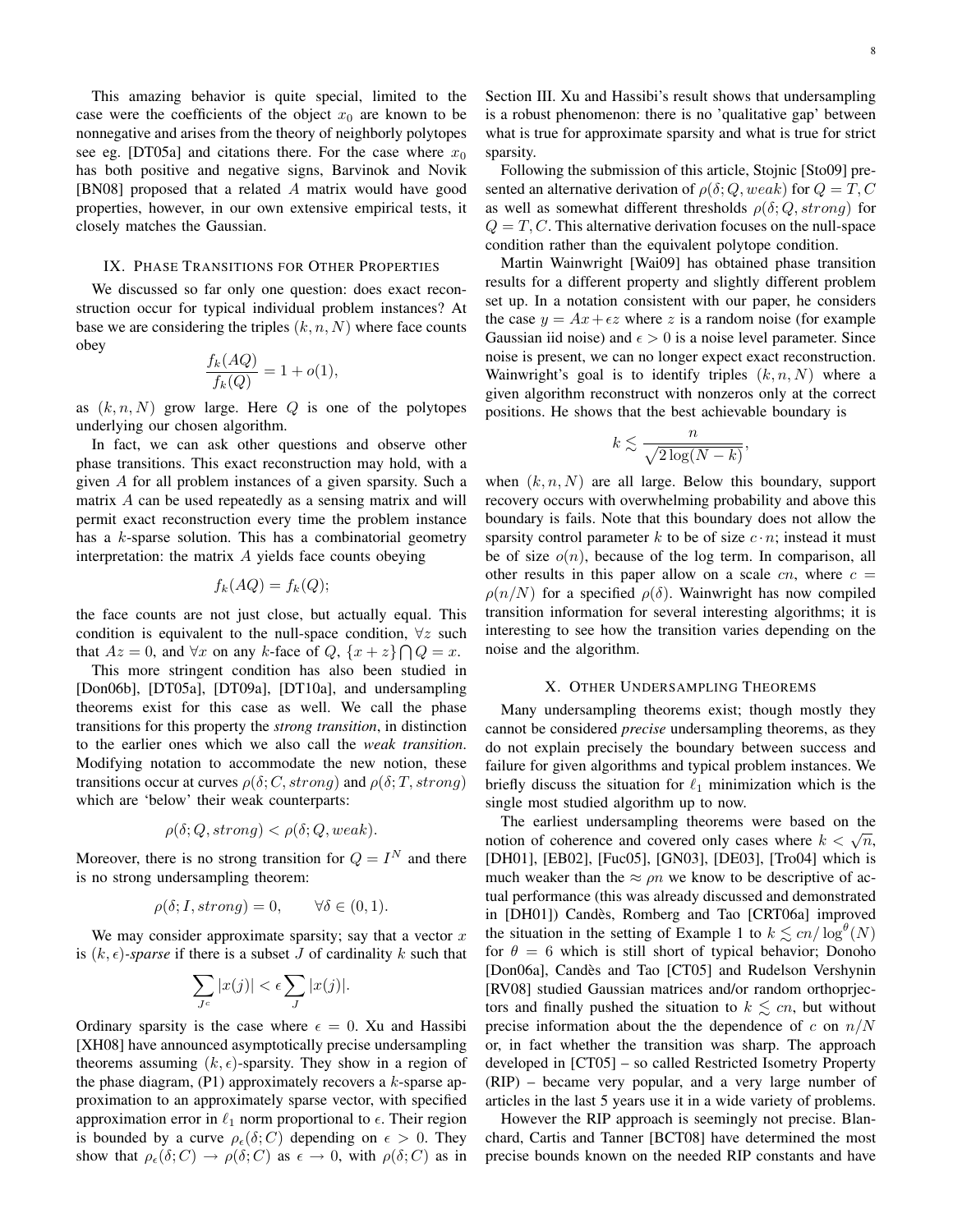found that, for bounding the strong transition for matrices from the Gaussian ensemble, the best known bounds based upon the RIP are substantially below the precise boundary (derived via polytope theory) and even lower than the method of Rudelson and Vershynin, see Figure 6(a).

#### XI. OTHER SPARSIFYING ALGORITHMS

We so far discussed phase transitions for three algorithms: (LP), (P1), and (Feas). But phase transitions have been observed for many other algorithms by many researchers and are commonly displayed in talks at conferences. [DTDS08], [DT08], [MD], [NT09], [DM09], [BD09], [JXHC08],  $[BGI<sup>+</sup>08]$  consider algorithms running much faster than do standard solvers for (P1). Those algorithms do not solve any standard optimization problem; however, they do provide reasonably good transitions.

Phase transitions occur for other properties of algorithms. [DT08] showed that the homotopy/LARS/LASSO algorithms for solving (P1) exhibit phase transitions in operation counts. Below an empirically observed curve in sparsity/undersampling phase space, the algorithms run much more rapidly than they do above that curve. This empirical curve approximates the red curve  $\rho(\delta; C)$  in Figure 3.

At the moment no theory accurately derives formal expressions matching empirical observations for algorithms besides the central three discussed above. (The theory in [DTDS08] is semi-empirical. In the noisy case, Wainwright and coauthors [Wai09], [OWJ] derive formal expressions for various algorithms which match experiments, however, for the support reconstruction property, not the recovery property).

What *has* been proven for most algorithms is far weaker than what typically happens. The most popular analysis technique works with the RIP constants of the sensing matrix  $A$ ; a typical result has the form "if the RIP constants of A are appropriately bounded, this algorithm exactly reconstructs". The RIP constants can in principle be obtained once the matrix A is specified; however, computing the RIP constants seems to require a massive combinatorial enumeration, and has an air of impossibility. Currently no large deterministic matrices are known to have useful RIP constants. Large Gaussian random matrices *do* typically have useful RIP constants. Using the best known bounds on RIP constants for Gaussian random matrices, [BCTT09] is able to reinterpret several well-known recovery results implied by RIP assumptions. The reinterpretations provides lower bounds on the phase transition location for some popular algorithms. As Figure 6 shows, the RIP based results, even with the best known constants, are much weaker than the results we have seen in Figure 3. It would be interesting to know weather this gap is caused by intrinsic properties of the algorithm, or by slack in the method of analysis, or by a combination of both. A similar analysis of the  $RIP(1)$  used in  $[BGI^+08]$  and  $[JXHC08]$  for expander graphs has not been conducted.

# XII. RESEARCH CHALLENGES

We propose the following *challenges*:



Fig. 6. *Bounds on Phase Transitions implied by RIP*. Panel (a): Lower bounds on the strong phase transition for (P1) with A having Gaussian normal entries; from top to bottom:  $\rho_S(\delta; C, strong)$  from [Don06b], [Don04] (black) derived by counting faces of AC, Rudelson and Vershynin [RV08] (green) derived using covering properties from geometric functional analysis, and Foucart and Lai [FL09] (blue) implied by the RIP; Panel (b): Lower bounds on the strong phase transition for A having Gaussian normal entries, using the following algorithms [BCTT09]; from top to bottom: Iterated Hard Thresholding (red) [BD09], Subspace Pursuit (magenta) [DM09], and CoSaMP (black) [NT09].

- A. *Characterize Universality classes of Gaussian Phase Transitions.* We have shown that many 'random' matrix ensembles yield phase transitions matching those of Gaussian matrices. Characterize the precise universality class of such matrices.
- B. *Discover New Transitions for (LP) and (P1)* Many but not all matrix ensembles yield phase transitions matching those of Gaussian matrices. Discover more examples which don't, and which are also interesting matrix ensembles, either because the phase transition is better or because the matrix is explicit and deterministic.
- C. *Discover an analog of Example 1*  $(n = 2k + 1)$ *for the signed case.* If there is no such analog, characterize the best achievable performance and the matrices which achieve it.